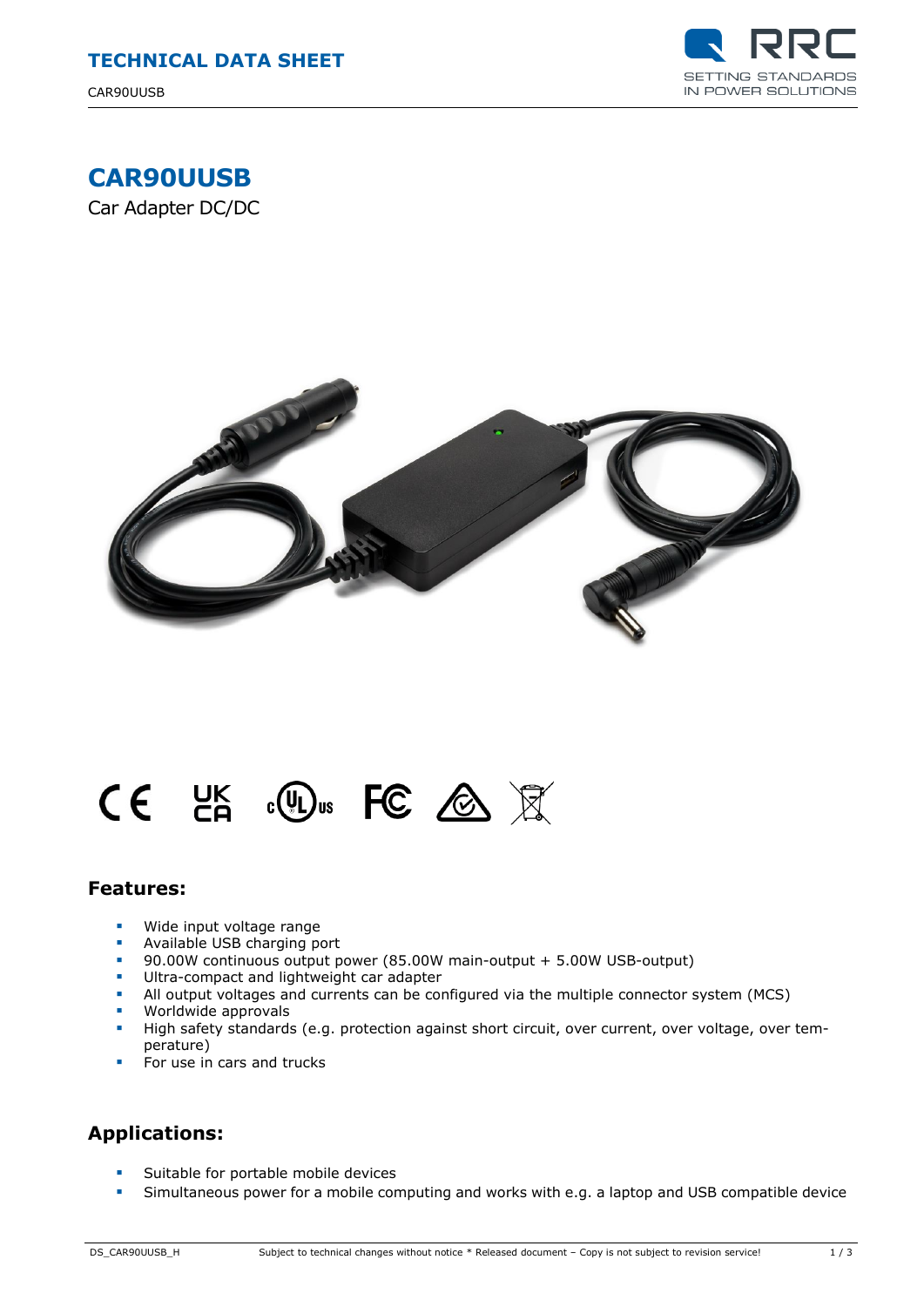CAR90UUSB

**Input**

Ē



### **Specification**

| Input                                           |                                                                                |                                                                       |
|-------------------------------------------------|--------------------------------------------------------------------------------|-----------------------------------------------------------------------|
| Voltage range                                   | $11.00 - 32.00$ VDC                                                            |                                                                       |
| Switch off voltage                              | 10.00VDC                                                                       |                                                                       |
| Stand-by current                                | Typical 40.00mA @ 11.00V input                                                 |                                                                       |
|                                                 | Typical 80.00mA @ 32.00V input                                                 |                                                                       |
| Input fuse                                      | 12.00A (in CLP)                                                                |                                                                       |
| Protection                                      | Reverse polarity (input fuse CLP), Under voltage protection                    |                                                                       |
|                                                 | Over temperature protection (latch-off reset)                                  |                                                                       |
|                                                 |                                                                                |                                                                       |
| <b>Output 1 (main)</b>                          |                                                                                |                                                                       |
| Voltage range                                   | 10.00 - 24.00VDC nominal                                                       |                                                                       |
| Power                                           | 85.00W cont.                                                                   |                                                                       |
| Initial set tolerance                           | $±3%$ max.                                                                     |                                                                       |
| Load regulation                                 | $-80.00$ mV max. / A                                                           |                                                                       |
| Line regulation                                 | $\pm 1\%$ max.                                                                 |                                                                       |
| Ripple & Noise                                  | $< 200.00$ m $V_{pk-pk}$                                                       |                                                                       |
| Current limit                                   | Constant current, 6.00A max.                                                   |                                                                       |
| Protection                                      | Short circuit, over current protection (current limitation), over voltage pro- |                                                                       |
|                                                 | tection (latch-off reset), over temperature protection (latch-off reset)       |                                                                       |
| <b>Output 2 (USB)</b>                           |                                                                                |                                                                       |
| Voltage                                         | 5.00VDC nominal                                                                |                                                                       |
| Current / Power                                 | 1.00A max. / 5.00W max.                                                        |                                                                       |
| <b>Total tolerance</b>                          | $±5%$ max.                                                                     |                                                                       |
| Protection                                      | Short circuit, over current protection                                         |                                                                       |
|                                                 |                                                                                |                                                                       |
| <b>Environmental</b>                            |                                                                                |                                                                       |
|                                                 | Operation:                                                                     | Storage:                                                              |
| <b>Ambient Temperature</b>                      | -20°C to 40°C                                                                  | -40°C to 85°C                                                         |
| Pressure & Altitude                             | 1200hPa to 795hPA                                                              | 1200hPa to 115hPa                                                     |
|                                                 | max. 2000m above sea level                                                     | max. 15000m above sea level                                           |
| Humidity (non-condensing)                       | 5% to 95% r.H.                                                                 | 5% to 95% r.H.                                                        |
| <b>General</b>                                  |                                                                                |                                                                       |
| Input connector                                 | Cigarette lighter adapter (CLP)                                                |                                                                       |
| Output connector (output 1)                     | Customer-specific with multiple connector system                               |                                                                       |
| Output connector (output 2)                     | USB receptacle, Type A                                                         |                                                                       |
| Efficiency                                      | Typical 96% at 100% load                                                       |                                                                       |
| <b>MTBF</b>                                     | > 20000h @ 25°C ambient temperature and G <sub>B</sub> per MIL HDBK217F        |                                                                       |
| Green procurement                               | RoHS 2011/65/EU + 2015/863/EU                                                  |                                                                       |
|                                                 | REACH 1907/2006, WEEE 2012/19/EU                                               |                                                                       |
| Indicator green LED                             | On: Power on                                                                   |                                                                       |
|                                                 | Flashing: Failure                                                              |                                                                       |
|                                                 | Off: Power off                                                                 |                                                                       |
| Ingress protection rating                       | IEC60529, IP40                                                                 |                                                                       |
| Cooling                                         | Convection cooled                                                              |                                                                       |
|                                                 |                                                                                |                                                                       |
| <b>Safety &amp; EMC</b><br>Regulatory approvals | Europe                                                                         | <b>CE</b>                                                             |
|                                                 | United Kingdom                                                                 | <b>UKCA</b>                                                           |
|                                                 | International                                                                  | CB Report IEC60950-1                                                  |
|                                                 | USA/Canada                                                                     | cULus UL60950-1                                                       |
|                                                 | Australia                                                                      | <b>RCM</b>                                                            |
| <b>Electromagnetic Emissions</b>                | Europe                                                                         | EN55022 class B, EN55024                                              |
|                                                 | <b>USA</b>                                                                     | FCC15 class B                                                         |
| Electromagnetic Immunity                        | ESD immunity<br>Electromagnetic field immunity                                 | IEC61000-4-2, 4kV contact/ 8kV air<br>IEC61000-4-3, 80-2700MHz, 3V/m, |
|                                                 |                                                                                | AM 80%/1kHz                                                           |
|                                                 |                                                                                |                                                                       |
|                                                 | Electrical fast transient/burst immun-                                         | IEC61000-4-4,+/-1kV, 5/50ns                                           |
|                                                 | ity test                                                                       |                                                                       |
|                                                 | ISO-Impulses                                                                   | ISO7637-2, pulses 1, 2a, 2b, 3a,                                      |
| - other approvals on request                    |                                                                                | 3b, 4                                                                 |